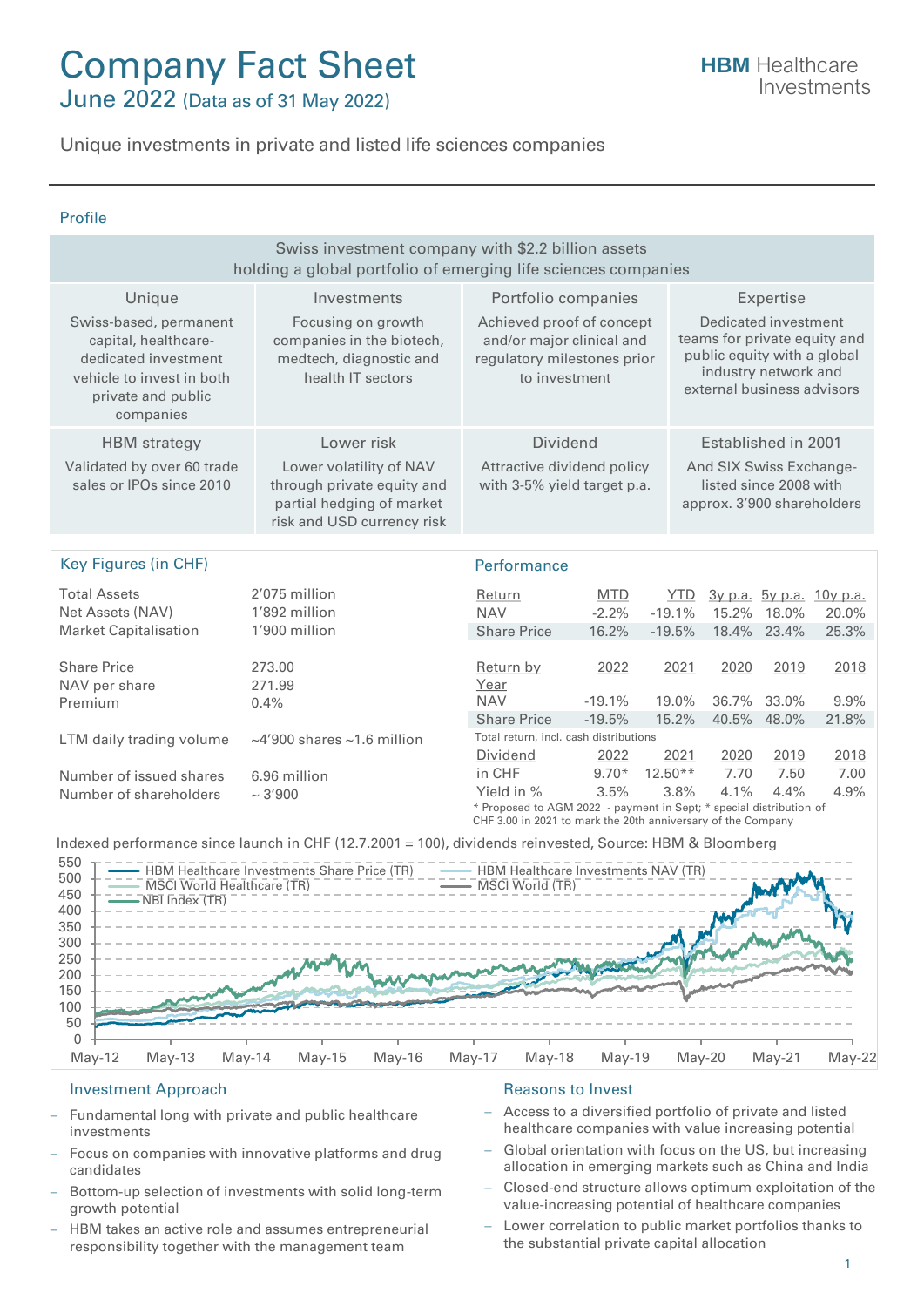### Portfolio Summary May 2022



#### Asset Allocation



#### Diversified Portfolio



Data as of 31 March 2022, in % of total assets of CHF 2'177, Top 10: 46.9%

Data as of 31 March 2022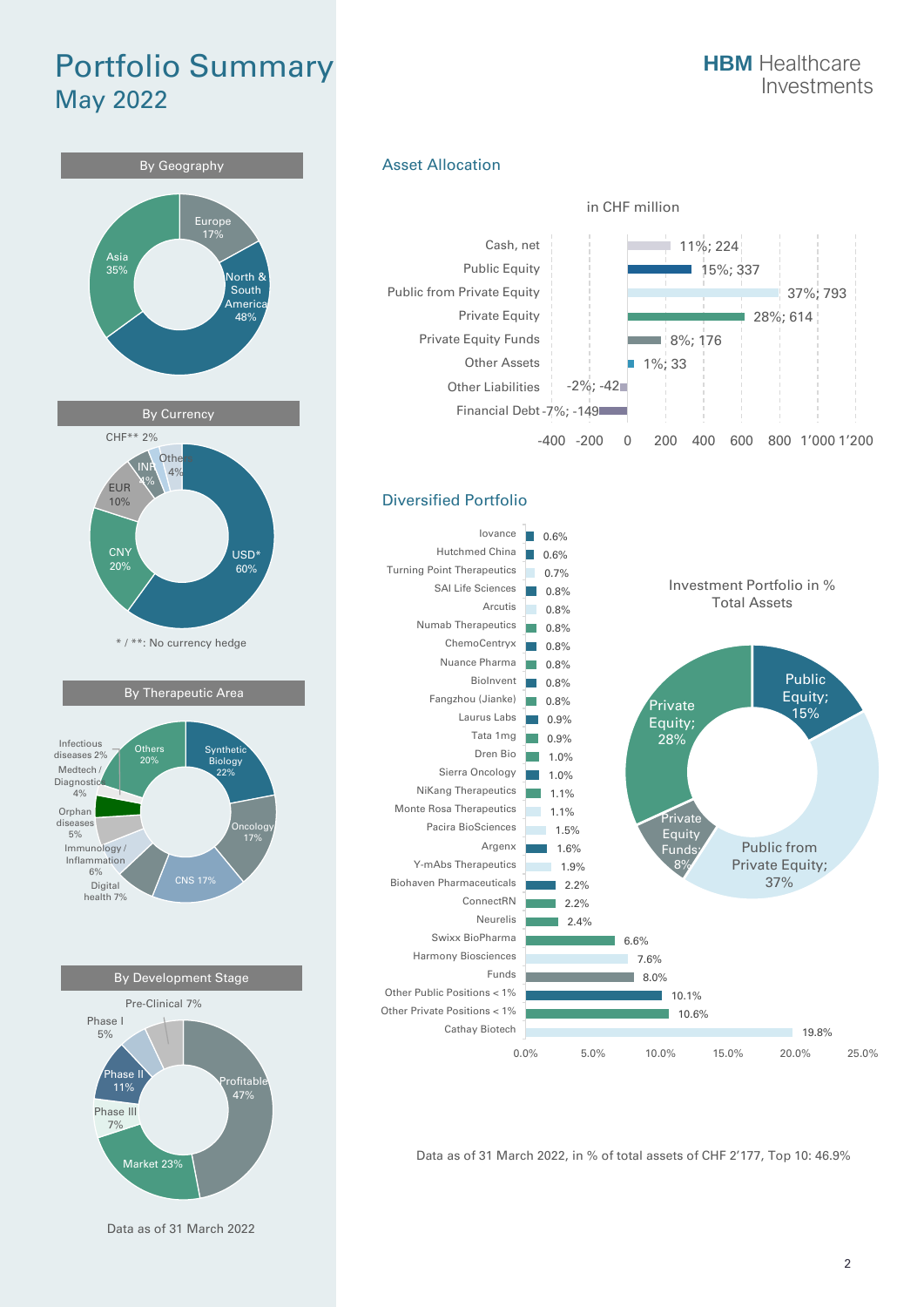### Portfolio Summary May 2022

#### Largest Investments

| Company                   | <b>Core Business</b>                                                                                 | Company<br><b>Stage</b> | <b>Ticker</b>               | <b>Market</b><br>Capitalisation<br>(CHF <sub>m</sub> ) | Owner-<br>ship $(\%)$ | <b>Book</b><br>Value<br>(CHF <sub>m</sub> ) | $%$ of<br><b>Total</b><br><b>Assets</b> |
|---------------------------|------------------------------------------------------------------------------------------------------|-------------------------|-----------------------------|--------------------------------------------------------|-----------------------|---------------------------------------------|-----------------------------------------|
| <b>CATHAY</b>             | Synthetic biology (long<br>chain diacids,<br>carbohydrates, special<br>enzymes, green nylon)         | Profitable              | 688065 CH<br>(ex private)   | 6'605                                                  | 7.1                   | 430.91                                      | 19.8                                    |
| <b>HARMONY</b>            | Drug for the treatment of<br>narcolepsy (with and<br>without cataplexy)                              | Market                  | <b>HRMY</b><br>(ex private) | 2'643                                                  | 6.2                   | 164.4                                       | 7.6                                     |
| BioPharma                 | Full representation of<br>biopharma companies in<br>central and eastern Europe                       | Market                  | Private                     | $550*$                                                 | 26.3                  | 144.6                                       | 6.6                                     |
| N NEURELIS                | Nasal spray for the<br>treatment of epileptic<br>seizures                                            | Market                  | Private                     | 496*                                                   | 10.5                  | 51.9                                        | 2.4                                     |
| <b>CONVECT RN</b>         | Provider of the nurse-<br>centric staffing app in the<br>US                                          | Market                  | Private                     | $221*$                                                 | 21.7                  | 48.0                                        | 2.2                                     |
| ohaven<br>pharmaceuticals | Drugs for treatment of<br>neurological and<br>neuropsychiatric diseases<br>(including rare diseases) | Market                  | <b>BHVN</b>                 | 7'676                                                  | 0.6                   | 46.8                                        | 2.2                                     |
|                           | Developing novel antibody<br>therapeutics for oncology<br>targets                                    | Market                  | <b>YMAB</b><br>(ex private) | 479                                                    | 8.4                   | 40.5                                        | 1.9                                     |
| argenx •                  | Drugs for autoimmune and<br>cancer diseases                                                          | Market                  | ARGX                        | 15'732                                                 | 0.2                   | 34.8                                        | 1.6                                     |
|                           | Injectable medicines with<br>(patented) controlled<br>release<br>of active drug                      | Profitable              | <b>PCRX</b><br>(ex private) | 3'146                                                  | 1.0                   | 31.8                                        | 1.5                                     |
|                           | Discovering and<br>developing small molecule<br>oncology medicines (eg<br>HIF2a inhibition)          | Phase I/II              | Private                     | 438*                                                   | 5.3                   | 23.3                                        | 1.1                                     |
| Ionte Rosa                | Developing molecular<br>glues to degrade disease-<br>causing proteins                                | Phase I                 | <b>GLUE</b><br>(ex private) | 603                                                    | 3.9                   | 23.3                                        | 1.1                                     |
|                           | Targeted therapies to treat<br>rare forms of cancer such<br>as the treatment of<br>myelofibrosis     | Phase III               | <b>SRRA</b>                 | 699                                                    | 3.2                   | 22.1                                        | 1.0                                     |

1) Deferred tax on capital gain and VAT based on difference between potential selling and IPO price not included; lock up discount for 3 years starting August, 2020 reflected.

\* Implied company valuation (for private companies)